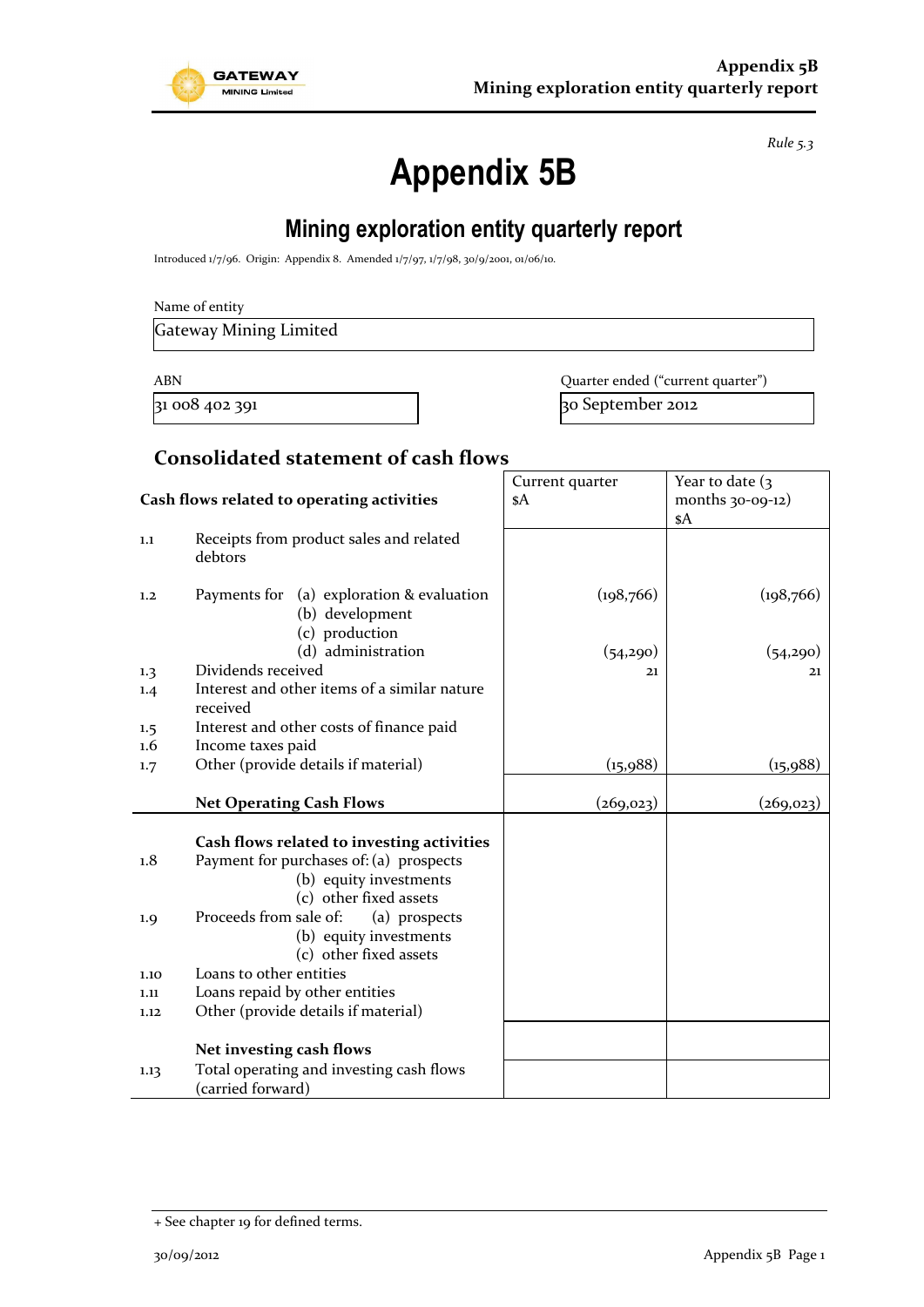

| 1.13                                 | Total operating and investing cash flows<br>(brought forward)                                                                                                                                                  |                      |                      |
|--------------------------------------|----------------------------------------------------------------------------------------------------------------------------------------------------------------------------------------------------------------|----------------------|----------------------|
| 1.14<br>1.15<br>1.16<br>1.17<br>1.18 | Cash flows related to financing activities<br>Proceeds from issues of shares, options, etc.<br>Proceeds from sale of forfeited shares<br>Proceeds from borrowings<br>Repayment of borrowings<br>Dividends paid | 367,216<br>(120,000) | 367,216<br>(120,000) |
| 1.19                                 | Other (provide details if material)                                                                                                                                                                            | 247,216              | 247,216              |
|                                      | Net financing cash flows                                                                                                                                                                                       |                      |                      |
|                                      | Net increase (decrease) in cash held                                                                                                                                                                           | (21, 807)            | (21, 807)            |
| 1.20                                 | Cash at beginning of quarter/year to date                                                                                                                                                                      | 220,005              | 220,005              |
| 1,21                                 | Exchange rate adjustments to item 1.20                                                                                                                                                                         |                      |                      |
| 1.22                                 | Cash at end of quarter                                                                                                                                                                                         | 198,198              | 198,198              |

#### **Payments to directors of the entity and associates of the directors Payments to related entities of the entity and associates of the related entities**

|      |                                                                  | Current quarter<br>\$A |
|------|------------------------------------------------------------------|------------------------|
| 1.23 | Aggregate amount of payments to the parties included in item 1.2 | 32,150                 |
| 1.24 | Aggregate amount of loans to the parties included in item 1.10   |                        |
|      |                                                                  |                        |

1.25 Explanation necessary for an understanding of the transactions

Payment for Director consulting fees

#### **Non-cash financing and investing activities**

2.1 Details of financing and investing transactions which have had a material effect on consolidated assets and liabilities but did not involve cash flows

2.2 Details of outlays made by other entities to establish or increase their share in projects in which the reporting entity has an interest

<sup>+</sup> See chapter 19 for defined terms.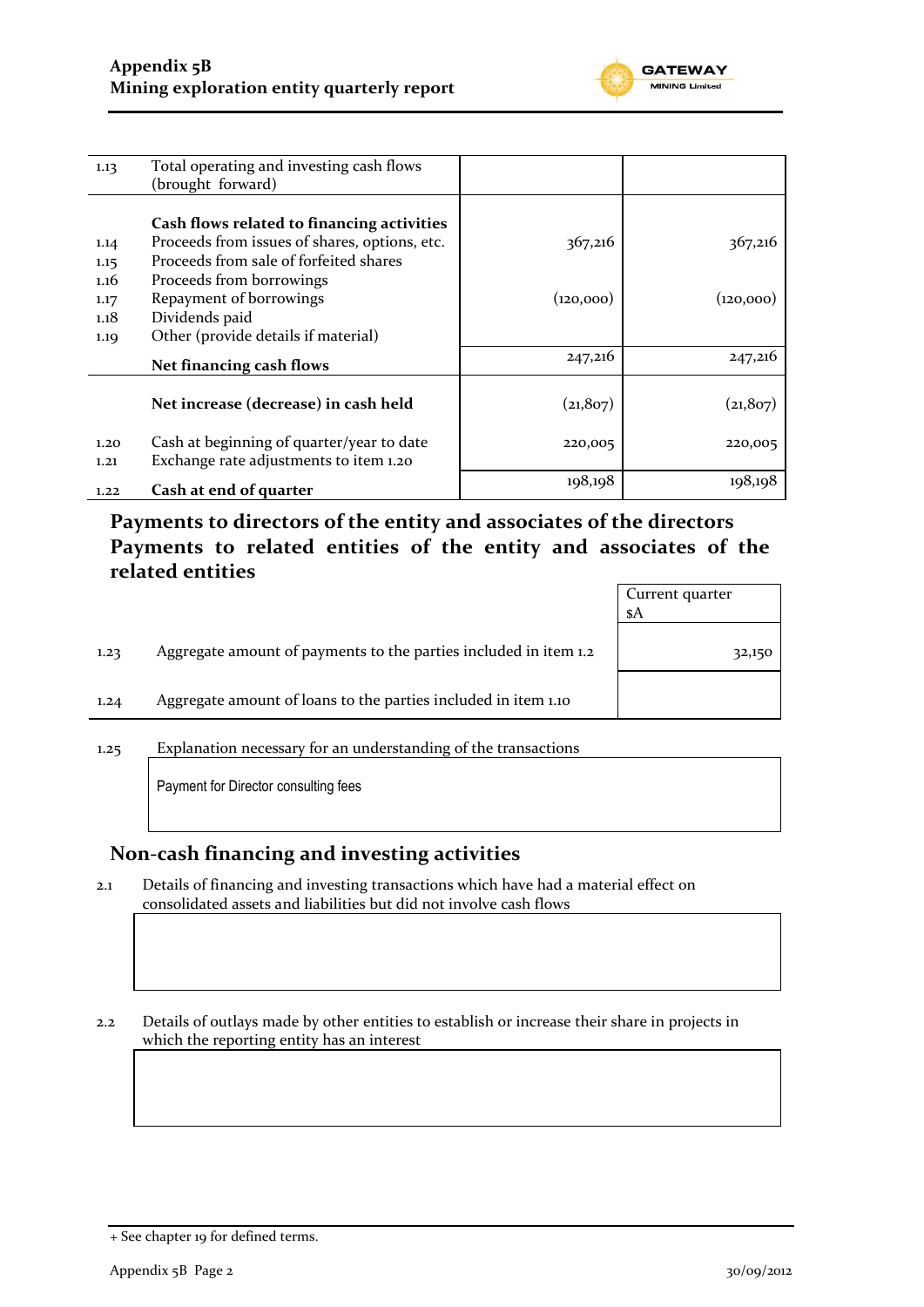

#### **Financing facilities available**

*Add notes as necessary for an understanding of the position.*

|     |                             | Amount available<br>\$A | Amount used<br>-sA |
|-----|-----------------------------|-------------------------|--------------------|
| 3.1 | Loan facilities             |                         |                    |
| 3.2 | Credit standby arrangements |                         |                    |

### **Estimated cash outflows for next quarter**

|     |                            | \$A     |  |  |
|-----|----------------------------|---------|--|--|
| 4.1 | Exploration and evaluation | 200,000 |  |  |
|     |                            |         |  |  |
| 4.2 | Development                |         |  |  |
|     |                            |         |  |  |
| 4.3 | Production                 |         |  |  |
|     | Administration             |         |  |  |
| 4.4 |                            | 20,000  |  |  |
|     |                            |         |  |  |
|     | <b>Total</b>               | 220,000 |  |  |

# **Reconciliation of cash**

| Reconciliation of cash at the end of the quarter (as<br>shown in the consolidated statement of cash flows)<br>to the related items in the accounts is as follows. |                                           | Current quarter<br>\$A | Previous quarter<br>\$A |
|-------------------------------------------------------------------------------------------------------------------------------------------------------------------|-------------------------------------------|------------------------|-------------------------|
| 5.1                                                                                                                                                               | Cash on hand and at bank                  | 198,198                | 220,005                 |
| 5.2                                                                                                                                                               | Deposits at call                          |                        |                         |
| 5.3                                                                                                                                                               | Bank overdraft                            |                        |                         |
| 5.4                                                                                                                                                               | Other (provide details)                   |                        |                         |
|                                                                                                                                                                   | Total: cash at end of quarter (item 1.22) | 198,198                | 220,005                 |

#### **Changes in interests in mining tenements**

|     |                                                                     | Tenement reference  | Nature of<br>interest<br>(note (2)) | Interest at<br>beginning<br>of quarter | Interest at<br>end of<br>quarter |
|-----|---------------------------------------------------------------------|---------------------|-------------------------------------|----------------------------------------|----------------------------------|
| 6.1 | Interests in mining<br>tenements relinquished,<br>reduced or lapsed | EPM 9934, 10026     | Disposed                            | 6%                                     | $o\%$                            |
| 6.2 | Interests in mining<br>tenements acquired or<br>increased           | E57/405,874,975,888 | Granted                             | $\rm o\%$                              | $100\%$                          |

<sup>+</sup> See chapter 19 for defined terms.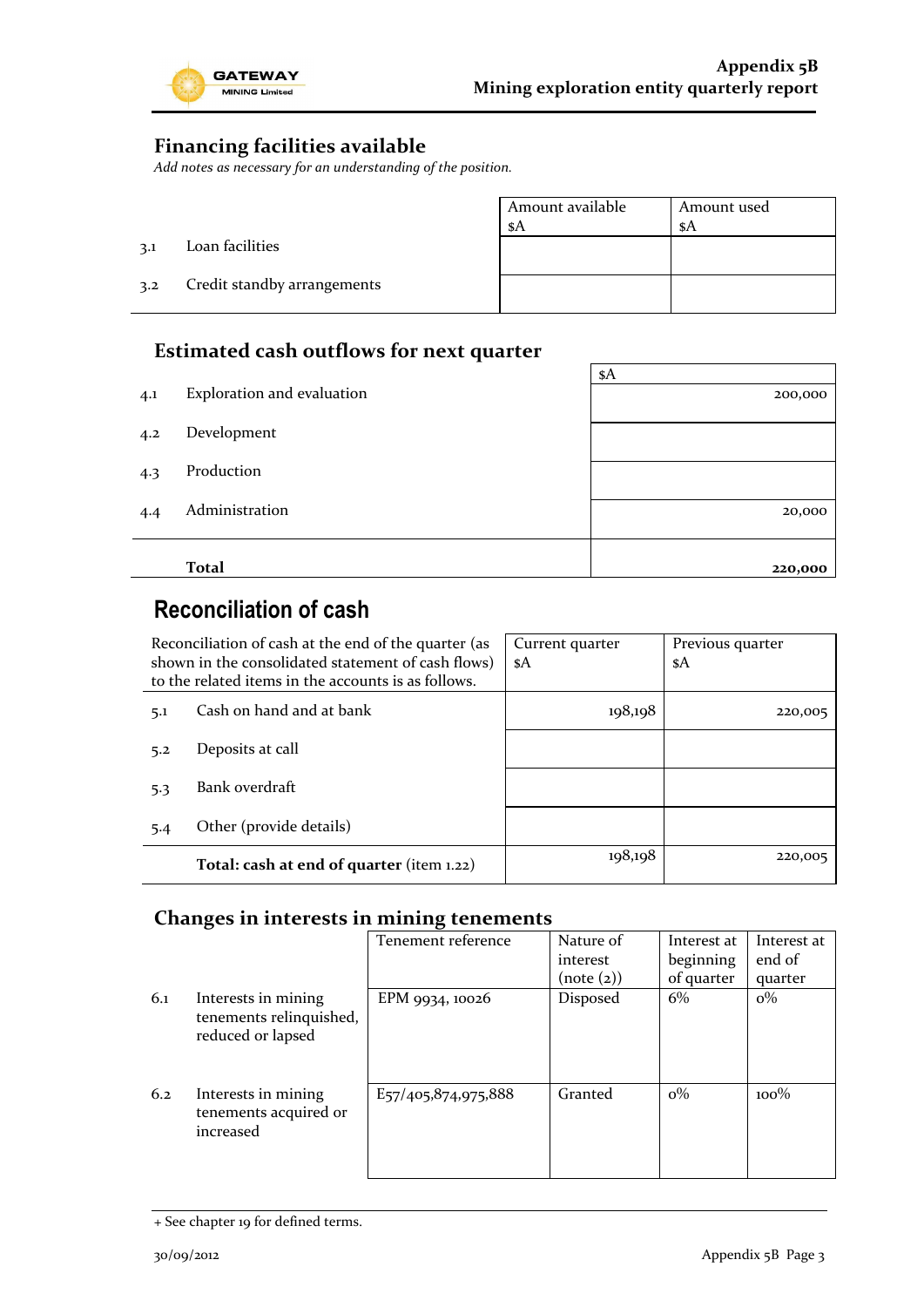

#### **Issued and quoted securities at end of current quarter**

*Description includes rate of interest and any redemption or conversion rights together with prices and dates.*

|      |                                  | Total<br>number | Number quoted | Issue price per<br>security (see | Amount paid up<br>per security (see |
|------|----------------------------------|-----------------|---------------|----------------------------------|-------------------------------------|
|      |                                  |                 |               | note 3) (cents)                  | $note$ 3) (cents)                   |
| 7.1  | Preference                       |                 |               |                                  |                                     |
|      | <sup>+</sup> securities          |                 |               |                                  |                                     |
|      | (description)                    |                 |               |                                  |                                     |
| 7.2  | Changes during<br>quarter        |                 |               |                                  |                                     |
|      | (a) Increases                    |                 |               |                                  |                                     |
|      | through issues                   |                 |               |                                  |                                     |
|      | (b) Decreases                    |                 |               |                                  |                                     |
|      | through returns of               |                 |               |                                  |                                     |
|      | capital, buy-backs,              |                 |               |                                  |                                     |
|      | redemptions<br>+Ordinary         | 166,722,962     | 166,722,962   |                                  |                                     |
| 7.3  | securities                       |                 |               |                                  |                                     |
|      |                                  |                 |               |                                  |                                     |
| 7.4  | Changes during                   |                 |               |                                  |                                     |
|      | quarter                          |                 |               |                                  |                                     |
|      | (a) Increases                    | 3,100,000       | 3,100,000     | 5 cents                          | 5 cents                             |
|      | through issues<br>(b) Decreases  |                 |               |                                  |                                     |
|      | through returns of               |                 |               |                                  |                                     |
|      | capital, buy-backs               |                 |               |                                  |                                     |
| 7.5  | <sup>+</sup> Convertible         |                 |               |                                  |                                     |
|      | debt securities                  |                 |               |                                  |                                     |
|      | (description)                    |                 |               |                                  |                                     |
| 7.6  | Changes during                   |                 |               |                                  |                                     |
|      | quarter<br>(a) Increases         |                 |               |                                  |                                     |
|      | through issues                   |                 |               |                                  |                                     |
|      | (b) Decreases                    |                 |               |                                  |                                     |
|      | through securities               |                 |               |                                  |                                     |
|      | matured,                         |                 |               |                                  |                                     |
|      | converted                        |                 |               |                                  |                                     |
| 7.7  | Options<br>(description and      |                 |               | Exercise price                   | Expiry date                         |
|      | conversion factor)               | 7,000,000       |               | 3.8 cents                        | 15 April 2014                       |
|      |                                  | 28,800,000      |               | 2 cents                          | 15 November 2014                    |
| 7.8  | Issued during                    |                 |               |                                  |                                     |
|      | quarter                          |                 |               |                                  |                                     |
| 7.9  | <b>Exercised during</b>          | 5,750,000       |               | 4 cents                          | 1 September 2012                    |
|      | quarter                          |                 |               |                                  |                                     |
| 7.10 | <b>Expired during</b><br>quarter | 1,750,000       |               | 4 cents                          | 1 September 2012                    |
|      | <b>Debentures</b>                |                 |               |                                  |                                     |
| 7.11 | (totals only)                    |                 |               |                                  |                                     |
| 7.12 | <b>Unsecured notes</b>           |                 |               |                                  |                                     |
|      | (totals only)                    |                 |               |                                  |                                     |
|      |                                  |                 |               |                                  |                                     |

<sup>+</sup> See chapter 19 for defined terms.